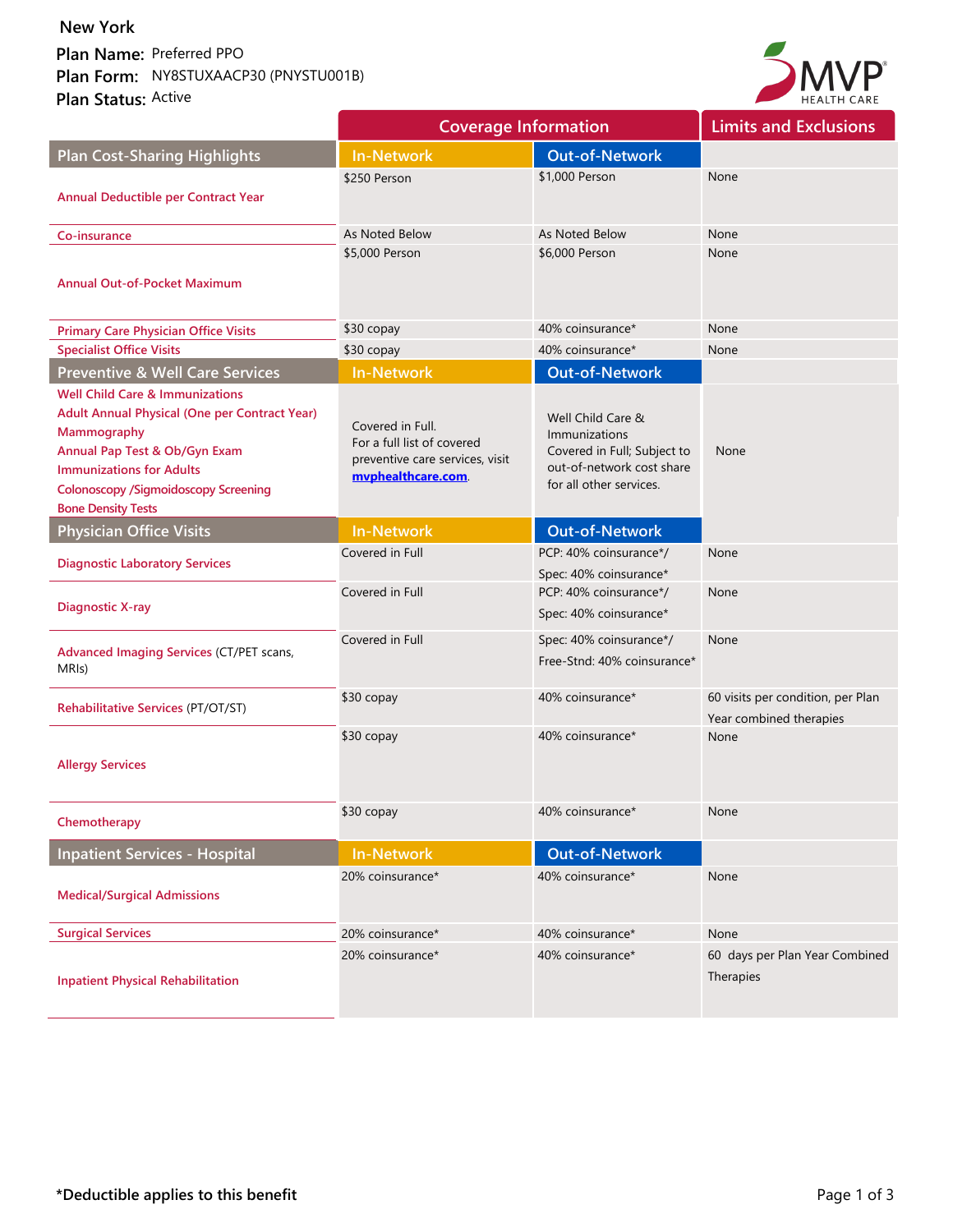## **Plan Name: Plan Form: Plan Status: Active New York<br>Plan Name:** Preferred PPO<br>**Plan Form:** NY8STUXAACP30 (PNYSTU001B)<br>**Plan Status:** Active



|                                                     | <b>Coverage Information</b> |                                                      | <b>Limits and Exclusions</b>                                                     |
|-----------------------------------------------------|-----------------------------|------------------------------------------------------|----------------------------------------------------------------------------------|
| <b>Outpatient Hospital Services</b>                 | <b>In-Network</b>           | <b>Out-of-Network</b>                                |                                                                                  |
| Hospital Rehab Services (PT/OT/ST)                  | \$30 copay                  | 40% coinsurance*                                     | 60 visits per condition, per Plan<br>Year combined therapies                     |
| <b>Diagnostic Laboratory Services</b>               | Covered in Full             | 40% coinsurance*                                     | None                                                                             |
| <b>Diagnostic X-ray</b>                             | Covered in Full             | 40% coinsurance*                                     | None                                                                             |
| Advanced Imaging Services (CT/PET, scans, MRIs)     | Covered in Full             | 40% coinsurance*                                     | None                                                                             |
| <b>Ambulatory/Outpatient Surgery</b>                | 20% coinsurance*            | 40% coinsurance*                                     | None                                                                             |
| <b>Emergency Care</b>                               | <b>In-Network</b>           | <b>Out-of-Network</b>                                |                                                                                  |
| <b>Emergency Room (ER) Visit</b>                    | \$200 copay                 | \$200 copay                                          | None                                                                             |
| <b>Urgent Care Centers</b>                          | \$30 copay                  | \$30 copay                                           | None                                                                             |
| <b>Ambulance (Emergency Medical Transportation)</b> | \$200 copay                 | \$200 copay                                          | None                                                                             |
| <b>Maternity Services</b>                           | <b>In-Network</b>           | <b>Out-of-Network</b>                                |                                                                                  |
| <b>Maternity - Prenatal Care</b>                    | Covered in Full             | 40% coinsurance*                                     | None                                                                             |
| <b>Maternity - Physician Delivery</b>               | 20% coinsurance*            | 40% coinsurance*                                     | None                                                                             |
| <b>Maternity - Inpatient Hospital Services</b>      | 20% coinsurance*            | 40% coinsurance*                                     | None                                                                             |
| <b>Behavioral Health Services</b>                   | <b>In-Network</b>           | <b>Out-of-Network</b>                                |                                                                                  |
| <b>Mental Health Inpatient Hospital</b>             | 20% coinsurance*            | 40% coinsurance*                                     | including residential treatment                                                  |
| <b>Mental Health Outpatient</b>                     | \$30 copay                  | 40% coinsurance*                                     | None                                                                             |
| <b>Substance Use Disorder Inpatient Hospital</b>    | 20% coinsurance*            | 40% coinsurance*                                     | including residential treatment                                                  |
| <b>Substance Use Disorder Outpatient</b>            | \$30 copay                  | 40% coinsurance*                                     | Unlimited; Up to 20 visits per plan<br>year may be used for family<br>counseling |
| <b>Residential Treatment</b>                        | 20% coinsurance*            | 40% coinsurance*                                     | None                                                                             |
| <b>Other Services</b>                               | <b>In-Network</b>           | <b>Out-of-Network</b>                                |                                                                                  |
| <b>Skilled Nursing Facility</b>                     | 20% coinsurance*            | 40% coinsurance*                                     | 200 days per plan year                                                           |
| <b>Home Health Care</b>                             | \$30 copay                  | 40% coinsurance*                                     | 60 visits per plan year                                                          |
| <b>Hospice</b>                                      | 20% coinsurance*            | Inpt: 40%<br>coinsurance*/Outpt: 40%<br>coinsurance* | 210 days per plan year, 5 visits for<br>family bereavement counseling            |
| <b>Durable Medical Equipment</b>                    | 20% coinsurance*            | 40% coinsurance*                                     | None                                                                             |
| <b>Diabetic Supplies &amp; Equipment</b>            | \$30 copay                  | 40% coinsurance*                                     | None                                                                             |
| <b>Chiropractic Benefit</b>                         | \$30 copay                  | 40% coinsurance*                                     | None                                                                             |
| Acupuncture                                         | Not covered                 | Not covered                                          | None                                                                             |

\*Deductible applies to this benefit **Page 2 of 3** and  $\blacksquare$  Page 2 of 3